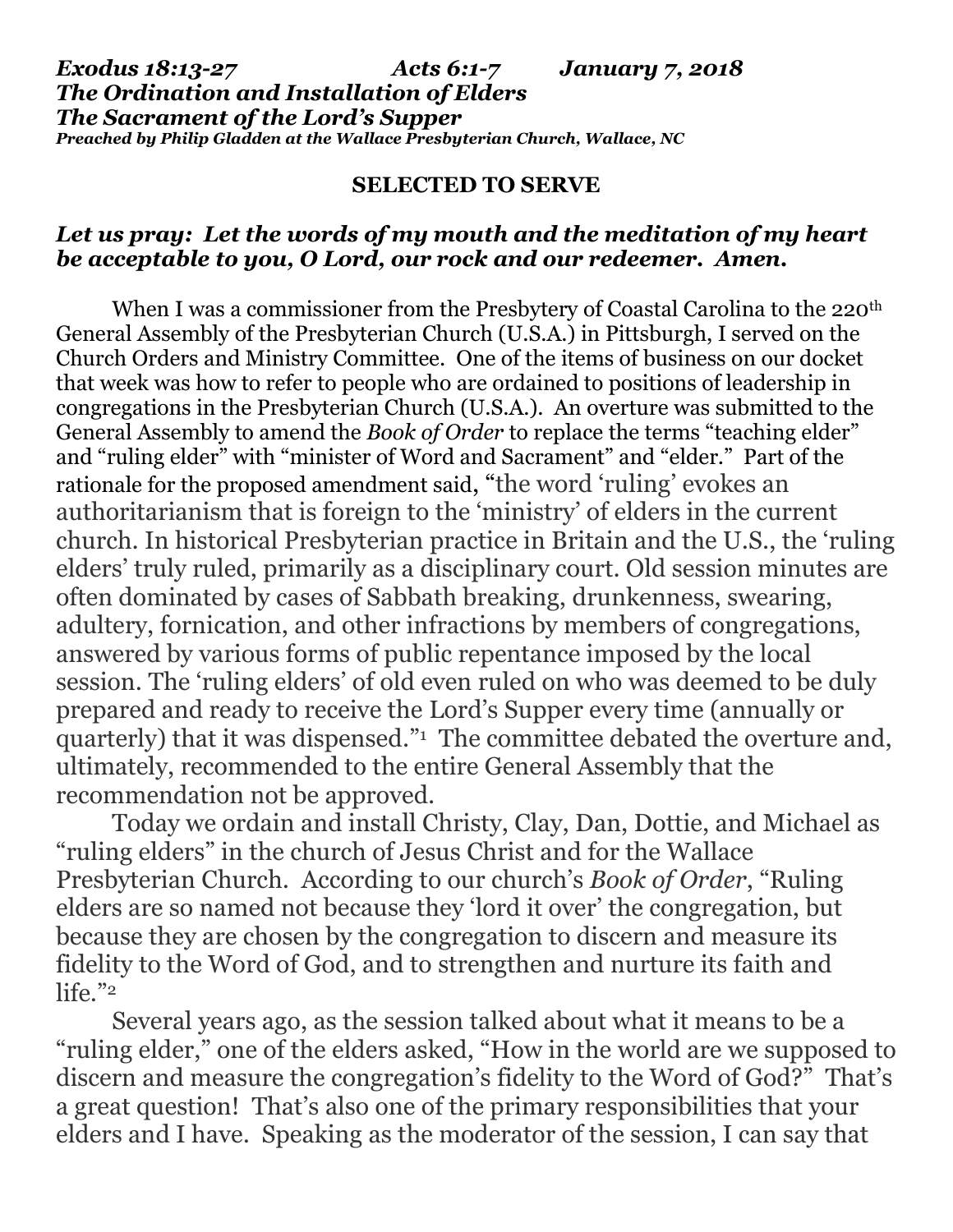your elders take their responsibility to "rule" very seriously – not in the sense of "lording it over the congregation," but, as described in an article about ordination, "ruling out or measuring the work of ministry, the fidelity of communal and personal lives, and the progress of the gospel in the church."<sup>3</sup>

I have yet to work with any ruling elders in the Wallace Presbyterian Church who want to "lord it over the congregation." As part of their session examination for ordination and installation, the newly elected elders are asked to share their stories of their faith journeys and to answer the question, "Why did you say yes when you were asked to serve as an elder?" Hearing their stories and reasons for serving is a highlight of the year. Year after year, the men and women you elect to serve as ruling elders consistently share a desire to serve our Lord Jesus Christ, the people of this congregation, our surrounding community, and the world at large.

Presbyterians are known for doing things "decently and in order." That's why we talk about "orders of ministries." But there is no hierarchy of power and prestige. The "orders of ministries" have to do with particular functions in the life of the church. All Christians are called to service in the name of Jesus Christ. That work isn't just for ordained teaching elders and ruling elders. But there are particular ministries and jobs to be done in the church, and from the beginning the church has set aside people for those particular tasks.

In the book of Acts, we read about the new church experiencing growing pains. Some Greek speaking Jewish Christians thought their widows were being neglected in the distribution of food. They shared their concern with the twelve apostles. Instead of getting defensive, ignoring the problem, or saying, "We'll just do it ourselves," the apostles came up with a good idea that pleased the whole church. Seven men were called out and designated to take care of the specific ministry to the widows. That left the apostles free to devote themselves to prayer and to serving the word. We shouldn't read into this story some order of importance of tasks in the church. The apostles weren't saying, "We'll take care of the more important jobs; we can't be bothered with the more menial tasks." Instead, they recognized the importance of shared ministry and the church calling people out to be responsible for particular ministries.

The New Testament division of labor is very similar to Jethro's advice to his son-in-law Moses. Jethro saw Moses trying to do everything by himself and asked, "What is this that you are doing for the people? What you are doing is not good. You will surely wear yourself out, both you and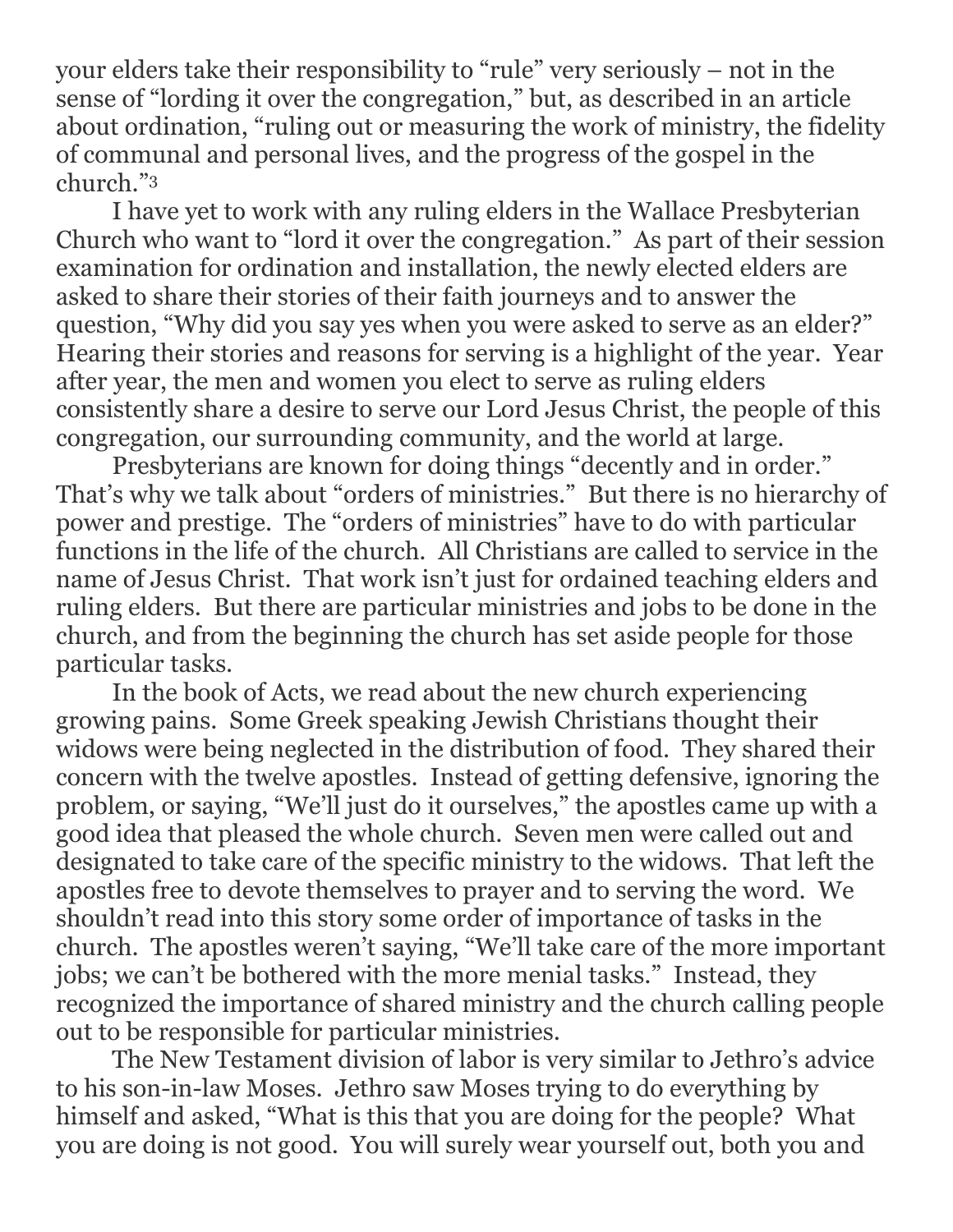these people with you. For the task is too heavy for you; you cannot do it alone." (Exodus 18:14, 17-18)

That's why we elect elders each fall, and I'm glad we do! The task is too heavy for me, I cannot do it alone. Each year I am excited to get the phone call or email from the chairperson of the Nominating Committee telling me we have a slate of nominees to present to the congregation. Just the other day someone asked me, "Do you feel good about the folks who are coming on the session?" I enthusiastically said, "Yes," and then I added, "I always feel good about the folks who come on the session, because the congregation always elects men and women who are committed to the ministry and the task of being an elder."

When the apostles suggested to the church that they select seven men to serve, they encouraged them to select people of "good standing, full of the Spirit and of wisdom." (Acts 6:3) Our *Book of Order* says "congregations should elect persons of wisdom and maturity of faith, having demonstrated skills in leadership and being compassionate in spirit . . . [They] should be persons of strong faith, dedicated discipleship, and love of Jesus Christ as Savior and Lord. Their manner of life should be a demonstration of the Christian gospel in the church and in the world."<sup>4</sup>

Without fail, elders-elect say to me every year, "I don't think I'm worthy to be an elder." I always answer, "You're not. And I'm not worthy to be a minister. And none of us is worthy of God's grace. But God chooses to work through us in his Church. God gives us the spiritual gifts we need to do the jobs God calls us to do." I always tell the ruling elders, "Remember, the congregation elected you to serve because they see in you the qualities and characteristics needed in leaders of God's people." That's why we talk about elders being "called by God through the voice of this congregation."

Now let me remind all of us – we haven't elected ruling elders to do all of the work and ministry for us. We have elected them to *lead* us all in the work and ministry God calls us to do. In our baptisms, God puts a claim on our lives, a claim of grace and love and a call to service. In a few minutes, Jason will ask you two questions as part of the ordination/installation ceremony. Will you accept these men and women as elders? Will you encourage them, respect their decisions, and follow as they guide us, serving Jesus Christ, who alone is Head of the Church?

We are all called to serve our Lord Jesus Christ. Thanks be to God that some are selected to serve as ruling elders, to guide us and nurture our faith and discern and measure our fidelity to the Word of God.